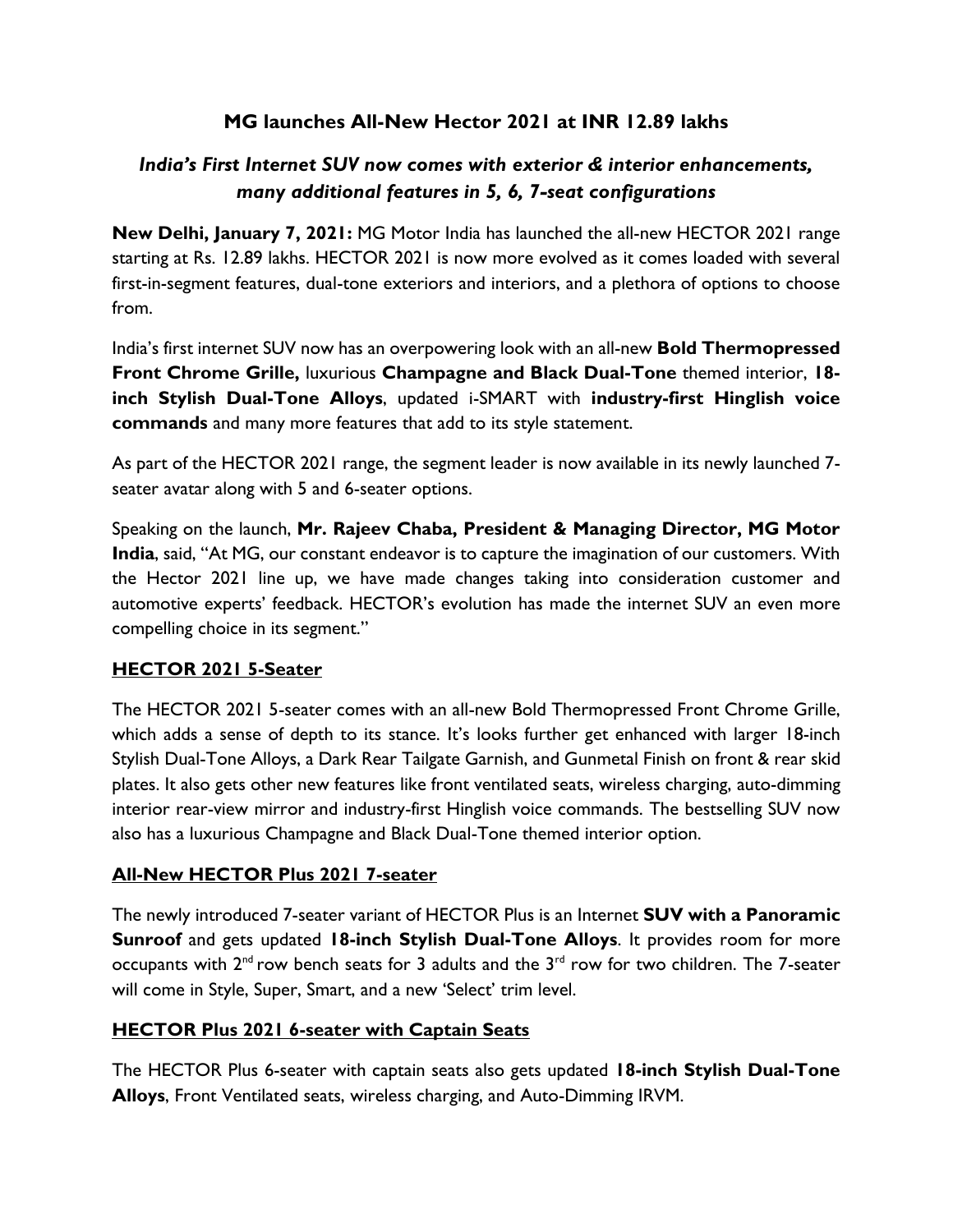### **i-SMART Updates**

In line with MG's commitment to be at the forefront of the Auto-Tech Space, HECTOR 2021 has introduced an upgraded i-SMART with Hinglish Voice commands. MG HECTOR 2021 is equipped with engine start alarm and an in-car voice alert for critical tyre pressure. The internet SUV can now also understand & respond to 35+ Hinglish commands that control various in-car functions such as Sunroof ("Khul Ja Sim Sim"), FM ("FM Chalao"), AC ("Temperature Kam kar do") & many more.

MG HECTOR 2021 comes with **60+ Connected car features** with newly added features like i-SMART app on Apple watch, voice search for songs in Gaana app, Wi-Fi connectivity, Weather forecast by Accuweather, & many more.

MG HECTOR is India's first internet car that introduced several industry-firsts and established new benchmarks in its segment. They include OTA update capability & sophisticated 48V mildhybrid architecture alongside others. The vehicle continues to come with **25+ safety and security features** as standard including Electronic Stability Program, Traction Control, Hill Hold Control, Rear Wiper & Washer and Rear Defogger.

MG has retailed more than 40,000 units of the feature-rich internet SUV so far with strong customer demand on a national level. HECTOR has also given MG the desired momentum with 250+ customer touchpoints across 65 cities to date in India.

MG HECTOR 2021 range continues to be powered with the industry-first MG SHIELD. Under this, MG offers the best-in-class total cost of ownership (TCO). It offers 5-year/Unlimited KMs warranty, 5-year Roadside Assistance, and Free Labour Charges for the first 5 periodic services. MG HECTOR provides the lowest Total Cost of Ownership (TCO) which is 45 paise per KM for Petrol and 60 paise per KM for Diesel variants (calculated up to 100,000 KMs of usage).

MG Motor India has further assured its customers about the resale value of the HECTOR range. The carmaker has tied up with CarDekho, which will buyback MG HECTOR PLUS at a residual value of 60% after three years of ownership under the "3-60" plan available at a very compelling price. The MG Hector 2021 will also be available under MG Subscribe with Myles and Zoom for monthly subscription.

#### **About MG Motor India**

Founded in the UK in 1924, Morris Garages vehicles were world-famous for their sports cars, roadsters, and cabriolet series. MG vehicles were much sought after by many celebrities, including the British Prime Ministers and even the British Royal Family, for their styling, elegance, and spirited performance. The MG Car Club, set up in 1930 at Abingdon in the UK, has thousands of loyal fans, making it one of the world's largest clubs for a car brand. MG has evolved into a modern, futuristic, and innovative brand over the last 96 years. Its state-of-the-art manufacturing facility in Halol, Gujarat, has an annual production capacity of 80,000 vehicles and employs nearly 2,500 work force. **Driven by its vision of CASE (Connected, Autonomous, Shared, and Electric)** mobility, the cutting-edge automaker has augmented the across-